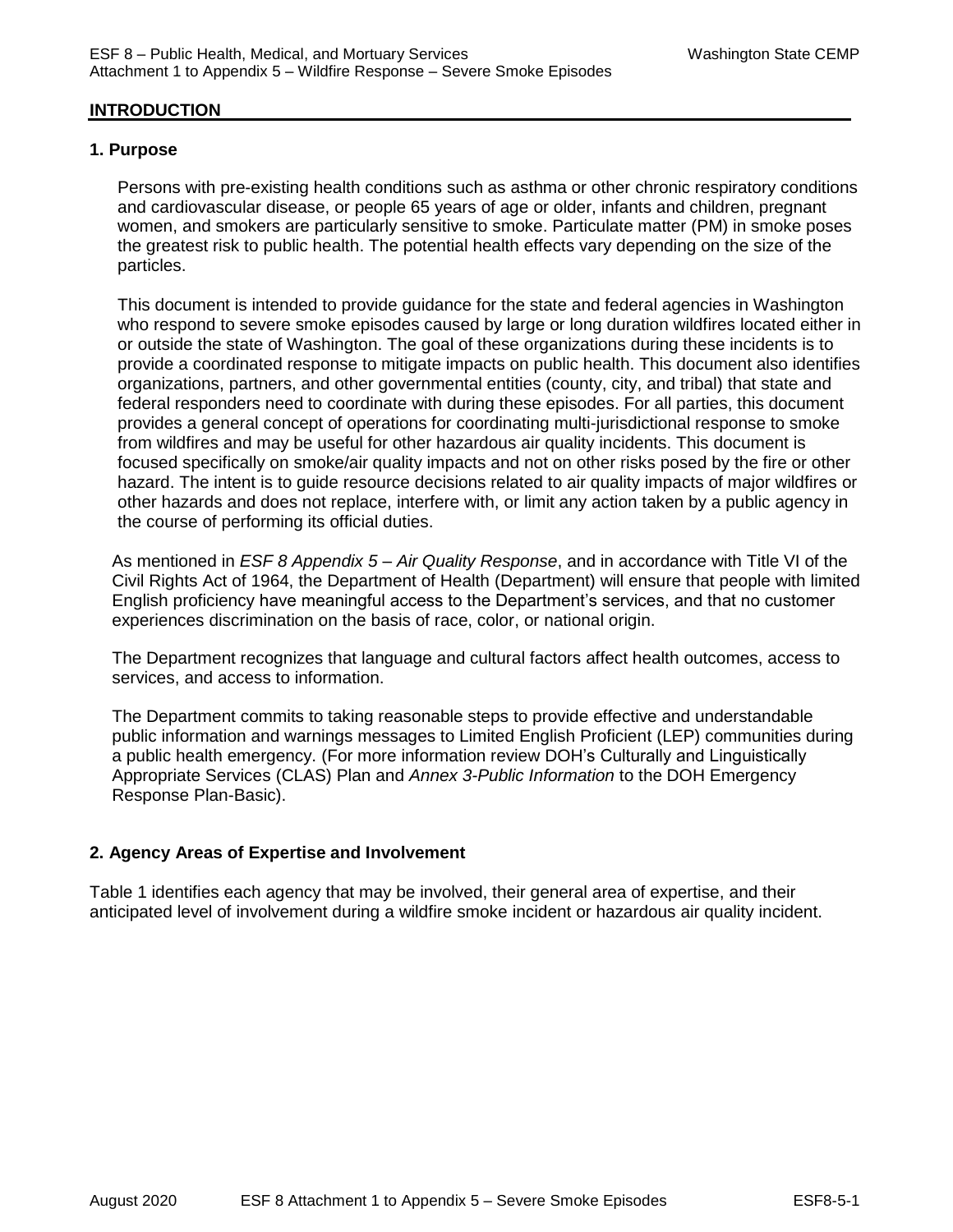## **Table 1**

| <b>CONTACT AGENCY</b><br>OR ORGANIZATION                                                                              | <b>GENERAL AREA OF EXPERTISE /</b><br><b>ASSISTANCE</b>                                                                                                                                                                                                                                                                                                                                                                                             | <b>ANTICIPATED LEVEL OF</b><br><b>INVOLVEMENT</b>                                                                                                                                                                    |
|-----------------------------------------------------------------------------------------------------------------------|-----------------------------------------------------------------------------------------------------------------------------------------------------------------------------------------------------------------------------------------------------------------------------------------------------------------------------------------------------------------------------------------------------------------------------------------------------|----------------------------------------------------------------------------------------------------------------------------------------------------------------------------------------------------------------------|
|                                                                                                                       | <b>Federal</b>                                                                                                                                                                                                                                                                                                                                                                                                                                      |                                                                                                                                                                                                                      |
| 1. Federal Land<br>Managers (FLM)<br>e.g., US Forest<br>Service (USFS) &<br><b>Bureau of Land</b><br>Management (BLM) | Wildfire suppression/containment,<br>ensure Incident Management Team<br>(IMT) is on the ground; may provide<br>wildfire status updates, and public<br>outreach/coordination.                                                                                                                                                                                                                                                                        | Extensive - depends on size of a<br>wildland fire, often the lead<br>agency.                                                                                                                                         |
| 2. FEMA                                                                                                               | Federal response agency for natural<br>disasters.                                                                                                                                                                                                                                                                                                                                                                                                   | Low, unless smoke levels and fire<br>danger pose an extreme threat.                                                                                                                                                  |
| 3. EPA Region 10<br><b>Federal Air Rules</b><br>for Reservations<br>(FARR) Program                                    | Coordination with tribes related to air<br>quality on tribal lands                                                                                                                                                                                                                                                                                                                                                                                  | Depends on extent wildfire smoke<br>is impacting tribal lands.                                                                                                                                                       |
|                                                                                                                       | <b>National</b>                                                                                                                                                                                                                                                                                                                                                                                                                                     |                                                                                                                                                                                                                      |
| 4. ARA – reports to<br>IMT and/or the Air<br>Resource Agency<br>Administrator                                         | Technical Specialist who often works as<br>part of an IMT during major wildfires.<br>ARAs may also work from a remote<br>office and be assigned to a local federal<br>agency office. Expertise in air quality<br>mobile monitoring and modeling and<br>addressing public health, transportation<br>safety, and firefighter safety.                                                                                                                  | Extensive when deployed- newly<br>created position provides<br>assistance to incidents and<br>facilitates state response to air<br>quality impacts from major<br>wildland fires.                                     |
| 5. Incident<br><b>Management Team</b><br>(IMT)                                                                        | Overall management of firefighting<br>plans, operations, logistics, and<br>community issues when wildfires<br>become larger and more complex than<br>can be handled by local resources.<br>ARAs may be ordered by and assigned<br>to an IMT.                                                                                                                                                                                                        | Extensive during wildfire incidents<br>but primarily deals with managing<br>the wildfire. ARAs who are<br>integrated with IMTs deal with the<br>smoke issues.                                                        |
| 6. American Red<br>Cross (ARC)                                                                                        | Providing aid and assistance for natural<br>disasters. Mass Care support for<br>shelters, feeding, and distributing relief<br>supplies.                                                                                                                                                                                                                                                                                                             | Depends on severity of smoke<br>impact and risk to public health.                                                                                                                                                    |
| 7. Department of<br>Health                                                                                            | Coordinates the state-level ESF 8<br>response when assistance is requested<br>by one or more impacted jurisdiction or<br>tribe. Provides public health and<br>medical communication and guidance<br>as appropriate for the situation.<br>Provides scientific and technical support<br>to other coordinating agencies. Assists<br>health agencies with health messaging<br>related to air quality and assists with<br>public outreach and education. | May be extensive during periods<br>of elevated smoke levels.<br>Depends on wildfire severity and<br>extent to which local health<br>officials need assistance, or where<br>no local health authority is in<br>place. |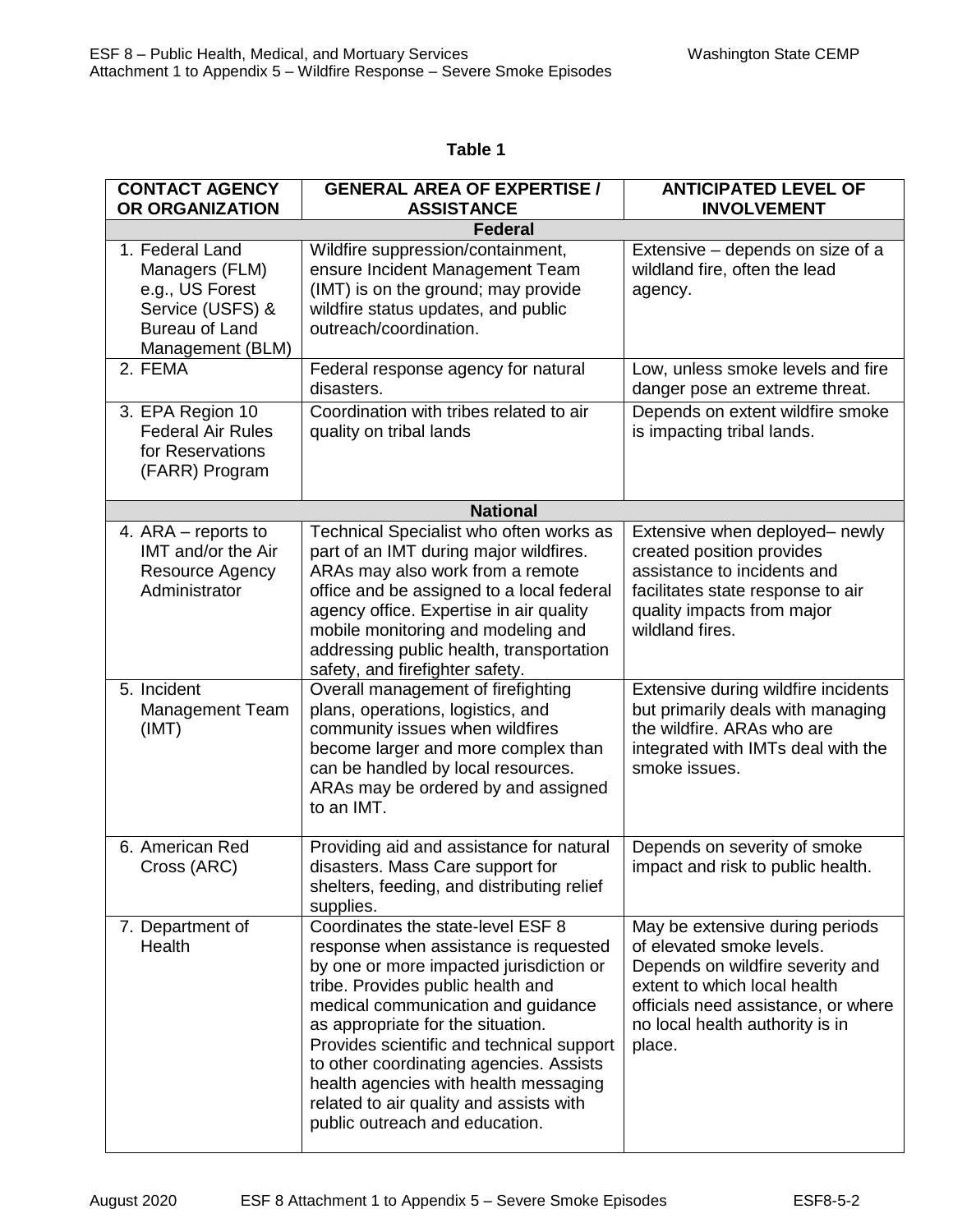| <b>CONTACT AGENCY</b><br>OR ORGANIZATION        | <b>GENERAL AREA OF EXPERTISE /</b><br><b>ASSISTANCE</b>                                                                                                                                                                                                                                                                                                                                                                            | <b>ANTICIPATED LEVEL OF</b><br><b>INVOLVEMENT</b>                                                                                                                            |
|-------------------------------------------------|------------------------------------------------------------------------------------------------------------------------------------------------------------------------------------------------------------------------------------------------------------------------------------------------------------------------------------------------------------------------------------------------------------------------------------|------------------------------------------------------------------------------------------------------------------------------------------------------------------------------|
|                                                 | <b>State</b>                                                                                                                                                                                                                                                                                                                                                                                                                       |                                                                                                                                                                              |
| 8. Department of<br>Ecology                     | Maintains real-time air quality<br>monitoring data from an existing<br>monitor network and relays monitored<br>data to the public via Ecology's website<br>(see Section 10 of this document).<br>Ecology is not the lead agency, but<br>upon request and if resources are<br>available, may assist in providing air<br>quality forecasting and supplemental<br>temporary monitoring. Coordinates with<br>other agencies as needed. | May be extensive during periods<br>of elevated smoke levels.                                                                                                                 |
| 9. Emergency<br>Management<br><b>Division</b>   | Coordinates response and recovery<br>with state emergency support functions<br>and local emergency services agencies<br>and organizations.                                                                                                                                                                                                                                                                                         | Depends on severity and specific<br>requests by local emergency<br>management agencies for state<br>assets. High involvement if<br>Governor proclaims state of<br>emergency. |
| 10. Department of<br>Labor & Industries         | Coordinates responder and workplace<br>health and safety issues during<br>emergencies or disasters. Can supply<br>indoor air quality monitors for<br>businesses and schools.                                                                                                                                                                                                                                                       | Depends on severity and specific<br>requests for worker protection.                                                                                                          |
| 11. Department of<br><b>Natural Resources</b>   | Wildfire suppression/containment,<br>ensure qualified IMTs provide oversight<br>to firefighting efforts; may provide<br>wildfire status updates and public<br>outreach/coordination.                                                                                                                                                                                                                                               | Primary response to fire danger<br>and suppression, less on smoke<br>risk to community. Assist with<br>providing updated fire info to<br>forecasting and health agencies.    |
| 12. WA State Fire<br>Marshal                    | Assists in response to fire danger,<br>coordinates with local fire officials.                                                                                                                                                                                                                                                                                                                                                      | Primary response to fire danger<br>and suppression, less on public<br>smoke exposure risk.                                                                                   |
| 13. Department of<br><b>Enterprise Services</b> | Assists in procuring facilities and<br>resources to respond to the incident.                                                                                                                                                                                                                                                                                                                                                       | Depends on severity and specific<br>requests for facilities or resources.                                                                                                    |
| 14. Washington State<br>Patrol                  | Facilitate the movement of emergency<br>medical resources over state highways<br>to locations identified by public health<br>authorities.                                                                                                                                                                                                                                                                                          | Depends on severity and specific<br>requests for medical resource<br>movement.                                                                                               |
| 15. Governor's Office                           | Coordinates state-level policy issues<br>with multiple agencies, especially if<br>Governor proclaims a state of<br>emergency.                                                                                                                                                                                                                                                                                                      | Update on as-needed basis,<br>unless state of emergency is<br>proclaimed.                                                                                                    |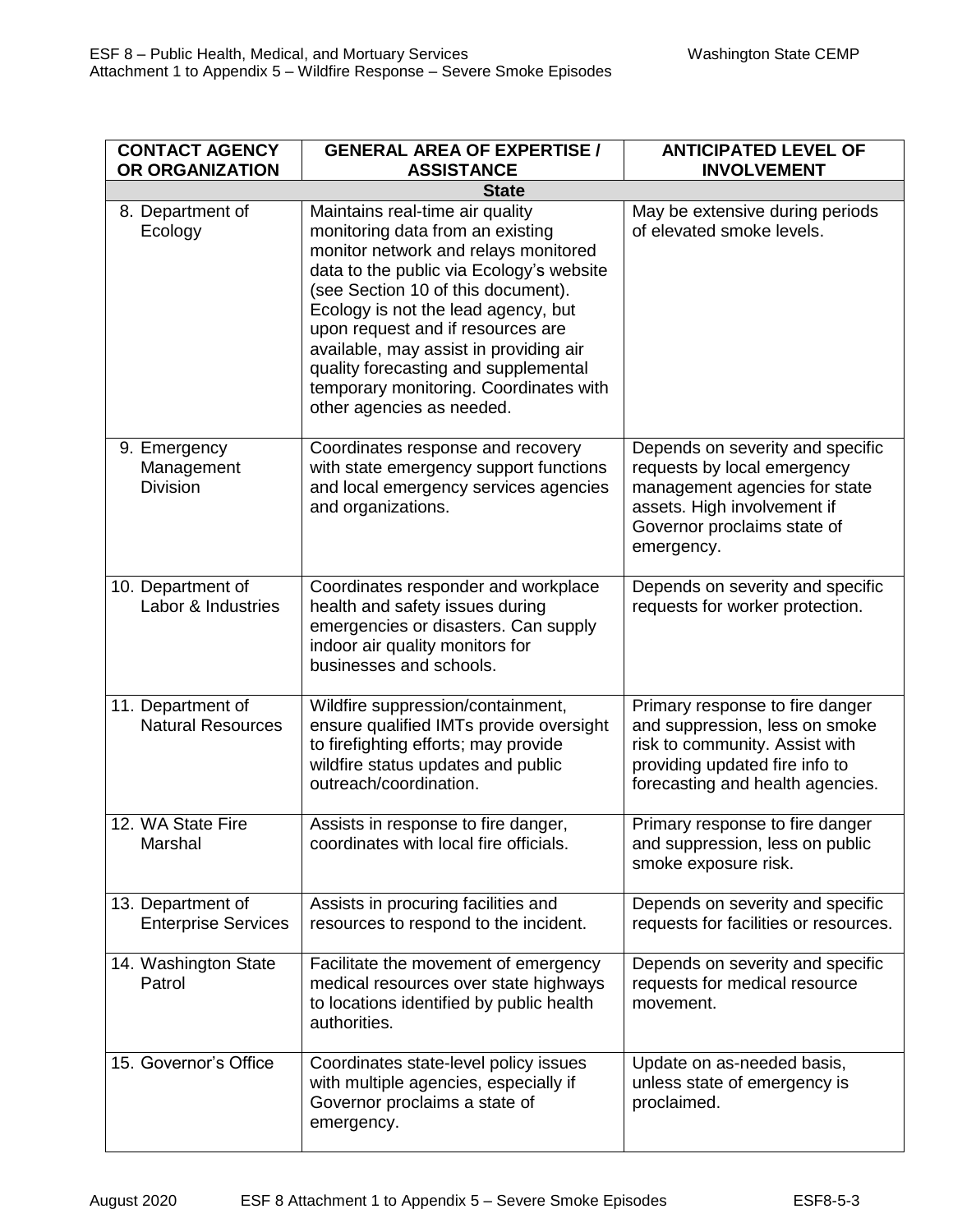| <b>CONTACT AGENCY</b><br>OR ORGANIZATION | <b>GENERAL AREA OF EXPERTISE /</b><br><b>ASSISTANCE</b>                                                                                                                                                                                                                                                                                                                                                                                                                                                                                                                                                    | <b>ANTICIPATED LEVEL OF</b><br><b>INVOLVEMENT</b>                                                                    |
|------------------------------------------|------------------------------------------------------------------------------------------------------------------------------------------------------------------------------------------------------------------------------------------------------------------------------------------------------------------------------------------------------------------------------------------------------------------------------------------------------------------------------------------------------------------------------------------------------------------------------------------------------------|----------------------------------------------------------------------------------------------------------------------|
|                                          | Local                                                                                                                                                                                                                                                                                                                                                                                                                                                                                                                                                                                                      |                                                                                                                      |
| 16. Local Health<br><b>Jurisdiction</b>  | Notify public and media of health risks<br>from smoke or hazardous air quality.<br>Coordinates with local school<br>administration on decisions regarding<br>school activities and school closures.<br>Coordinates with other community<br>organizations on decisions to cancel or<br>limit other public events. May make<br>recommendations on or distribute N95<br>particulate filter masks to populations of<br>impacted areas. Maintain awareness of<br>health impacts occurring in the<br>community. Coordinate with Ecology,<br>DOH, firefighting agencies (DNR and<br>State Fire Marshal), and L&I. | Extensive during periods of<br>unhealthy to hazardous smoke<br>levels.                                               |
| 17. Local Air Agencies<br>(LAA)          | In coordination with Ecology maintains<br>real-time air quality monitoring data<br>within their jurisdiction from an existing<br>monitor network and relays monitored<br>data to the public via Ecology website<br>(see section 10 of this document). LAAs<br>are not the lead agencies, but upon<br>request and if resources are available,<br>may assist in providing air quality<br>forecasting and supplemental<br>temporary monitoring. Coordinates with<br>other agencies as needed.                                                                                                                 | Depends on the extent wildfire<br>smoke is impacting counties with<br>LAAs.                                          |
| 18. School Districts                     | With assistance, determine if student<br>health at risk, need to cancel school<br>events, or announce school closures.                                                                                                                                                                                                                                                                                                                                                                                                                                                                                     | On as-needed basis during<br>periods of unhealthy to hazardous<br>smoke levels.                                      |
| 19. Healthcare<br>Organizations          | Treating patients who present with<br>illnesses related to smoke or hazardous<br>air. Make individual recommendations<br>to patients regarding risk and strategies<br>for reducing risk. Communicate<br>situational information and impacts to<br>local health jurisdictions.                                                                                                                                                                                                                                                                                                                              | Extensive during periods of<br>unhealthy to hazardous smoke<br>levels.                                               |
| 20. City and local<br>government         | With assistance from local health<br>agencies, determine health risk to<br>community, public safety, need to<br>cancel outdoor events, notify local<br>businesses, and alert fire and police.                                                                                                                                                                                                                                                                                                                                                                                                              | On as-needed basis during<br>periods of unhealthy to hazardous<br>smoke levels.                                      |
|                                          | <b>Tribal</b>                                                                                                                                                                                                                                                                                                                                                                                                                                                                                                                                                                                              |                                                                                                                      |
| 21. Tribal Governments                   | Coordination with above agencies.<br>Similar role to #16 and #20 above.                                                                                                                                                                                                                                                                                                                                                                                                                                                                                                                                    | Can be extensive if wildland fire<br>smoke impact levels are unhealthy<br>to hazardous within tribal<br>communities. |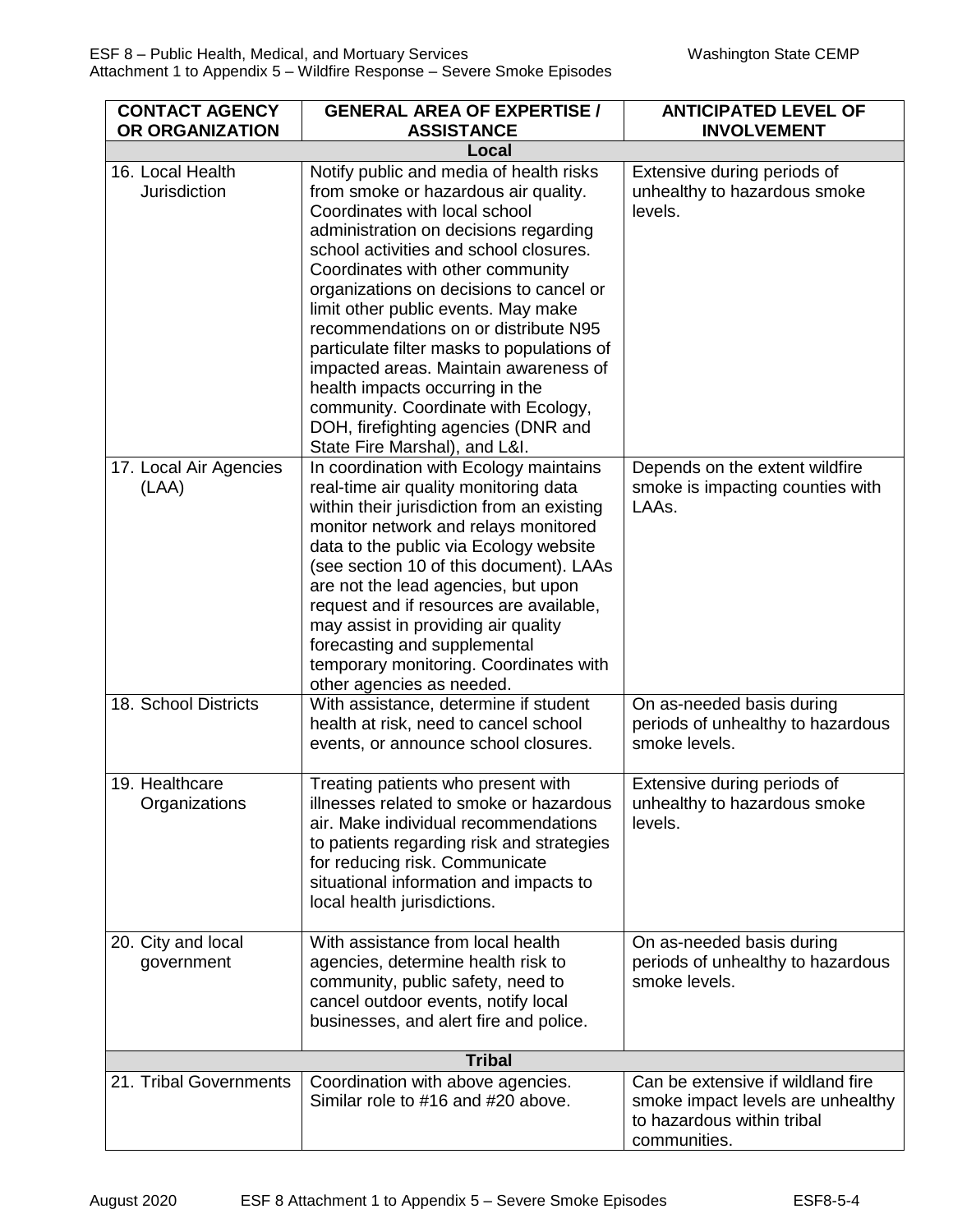## **3. Agency Actions and Desired Outcome**

Table 2 describes the different actions and assistance needed during major wildfire incidents, the agency or organization expected to take such action, and the desired outcome.

| <b>ACTION NEEDED</b>                                                                                                                              | <b>LEAD AGENCY AND ACTION TAKEN</b>                                                                                                                                                                                                                                                                                                                                | <b>DESIRED OUTCOME</b>                                                                                                                                                                |  |
|---------------------------------------------------------------------------------------------------------------------------------------------------|--------------------------------------------------------------------------------------------------------------------------------------------------------------------------------------------------------------------------------------------------------------------------------------------------------------------------------------------------------------------|---------------------------------------------------------------------------------------------------------------------------------------------------------------------------------------|--|
| 1. Air Monitoring                                                                                                                                 |                                                                                                                                                                                                                                                                                                                                                                    |                                                                                                                                                                                       |  |
| Measuring ambient air<br>quality                                                                                                                  | Ecology and LAAs responsible for<br>existing WA Air Monitoring Network.<br>IMTs and ARA may provide additional<br>temporary monitoring resources and<br>equipment via local and national cache.<br>Ecology and LAAs may assist with<br>providing additional temporary<br>monitoring if resources are available<br>and requested by a Local Health<br>Jurisdiction. | Ability to track ambient air<br>quality levels in communities<br>receiving the heaviest impact.                                                                                       |  |
| 2. Air Quality Forecasting and Modeling                                                                                                           |                                                                                                                                                                                                                                                                                                                                                                    |                                                                                                                                                                                       |  |
| Air quality forecast and<br>modeling                                                                                                              | ARA assigned to wildfire coordinates<br>smoke dispersion forecasts and<br>modeling. If no ARA assigned to<br>wildfire, willing agencies listed in this<br>document may coordinate available<br>resources to help provide air quality<br>forecast and modeling during large<br>wildfire episodes.                                                                   | Provide advance notice of<br>possible smoke movement and<br>impacts; improve public<br>notification, and lower risk of<br>public exposure to high smoke<br>levels.                    |  |
| 3. Issuing Health Warnings                                                                                                                        |                                                                                                                                                                                                                                                                                                                                                                    |                                                                                                                                                                                       |  |
| Providing public with<br>frequent smoke updates<br>on potential health risks<br>and recommended<br>public health actions via<br>the web and media | Local Health Jurisdictions have primary<br>responsibility for issuing Public Health<br>Warnings with coordination between<br>DOH, local government, ARA, and<br>tribes.                                                                                                                                                                                            | Frequent coordinated updates<br>provided to the public via<br>Washington Smoke Blog, DOH,<br>and local government websites,<br>press releases, and outreach to<br>TV and print media. |  |
| 4. Website management                                                                                                                             |                                                                                                                                                                                                                                                                                                                                                                    |                                                                                                                                                                                       |  |
| Updating the<br><b>Washington Smoke Blog</b><br>website<br>wasmoke.blogspot.com<br>(see description under<br>section 6 below)                     | Blog website managed by USFS and<br>updated by WA Smoke Blog<br>maintenance team comprised of willing<br>members of the key agencies involved<br>in the wildfire smoke response.                                                                                                                                                                                   | Provide the public with<br>comprehensive "one-stop"<br>website on wildfire status, air<br>quality levels, health risks, press<br>releases, and other critical info.                   |  |
| Updating state agency<br>and local websites                                                                                                       | Managed by respective agency.                                                                                                                                                                                                                                                                                                                                      | Supplements the Washington<br>Smoke Blog.                                                                                                                                             |  |

#### **Table 2**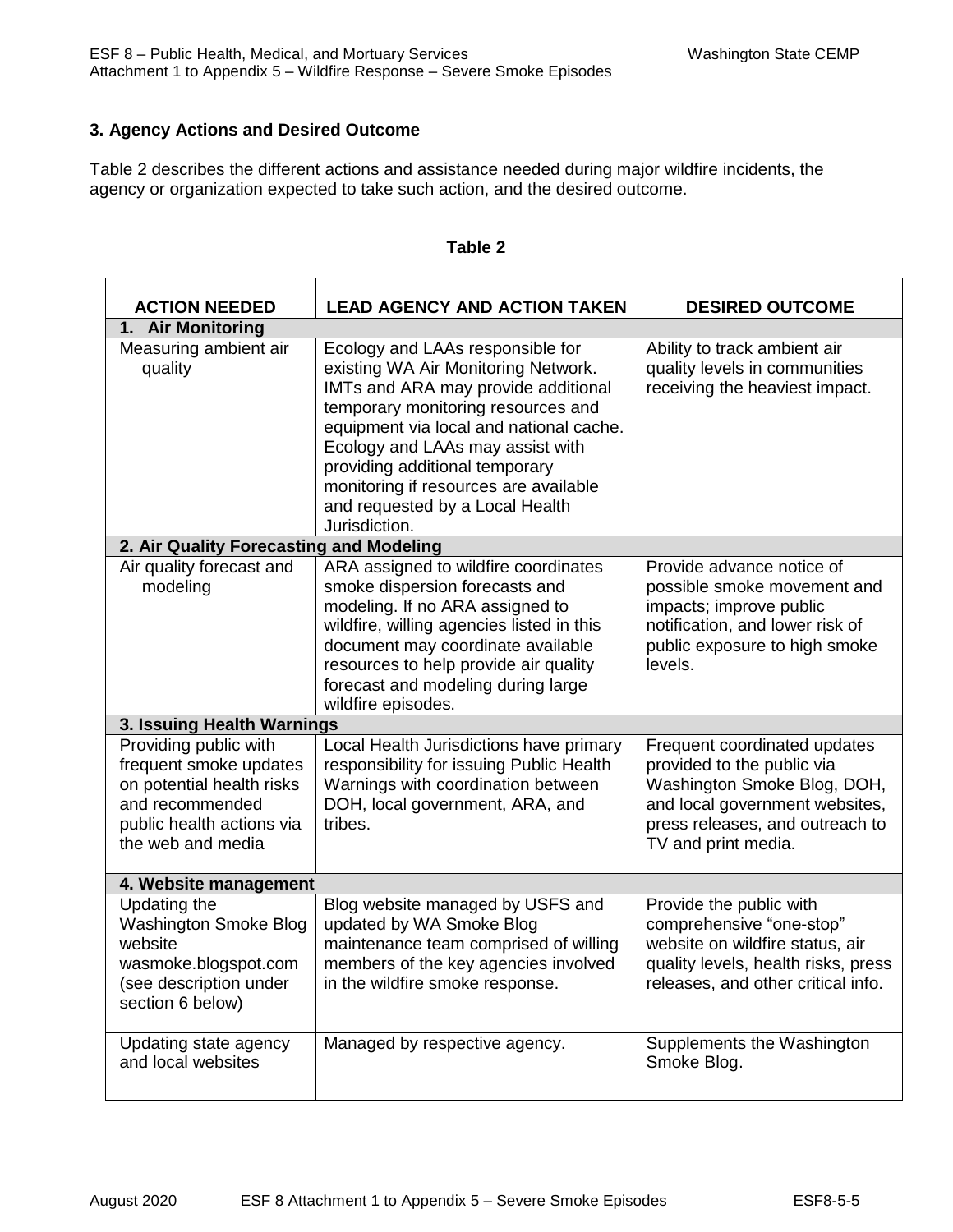| <b>ACTION NEEDED</b>                                                                                                              | <b>LEAD AGENCY AND ACTION TAKEN</b>                                                                                                                                                                                                                                                                                                                                                   | <b>DESIRED OUTCOME</b>                                                                                                                                                                                                           |
|-----------------------------------------------------------------------------------------------------------------------------------|---------------------------------------------------------------------------------------------------------------------------------------------------------------------------------------------------------------------------------------------------------------------------------------------------------------------------------------------------------------------------------------|----------------------------------------------------------------------------------------------------------------------------------------------------------------------------------------------------------------------------------|
| <b>5. Public Actions</b>                                                                                                          |                                                                                                                                                                                                                                                                                                                                                                                       |                                                                                                                                                                                                                                  |
| Cancel or modify public<br>events and outdoor and<br>business activities.<br>Consult with schools on<br>limited hours or closure. | Decision made at the local level by<br>government or school authorities, after<br>consulting with Local Health<br>Jurisdiction, ARA, DOH, IMT, and<br>possibly L&I with smoke forecasts<br>provided by willing agencies.                                                                                                                                                              | Prompt action taken via<br>notification of media and posting<br>info on WA Smoke blog website<br>and other relevant websites.                                                                                                    |
|                                                                                                                                   | Decision made at the tribal level for<br>events and activities on tribal land.<br>Tribal governments may consult with<br>the above-mentioned entities before<br>taking this action.                                                                                                                                                                                                   |                                                                                                                                                                                                                                  |
| Identify locations within<br>the community that may<br>have cleaner air.                                                          | The local health jurisdiction is the lead<br>for identifying locations that may have<br>cleaner air in local communities.                                                                                                                                                                                                                                                             | Provide cleaner air options for<br>the public, such as a library,<br>mall, or community center.                                                                                                                                  |
| Recommended<br>evacuation/relocation of<br>sensitive populations.                                                                 | Decision made at local level by<br>emergency management or local health<br>jurisdiction in consultation with ARA,<br>DOH, IMT, and possibly L&I with smoke<br>forecasts from willing agencies.<br>Decision made at the tribal level for<br>evacuation/relocation on tribal land.<br>Tribal governments may consult with<br>the above-mentioned entities before<br>taking this action. | Prompt action taken if<br>dangerous smoke levels<br>expected to persist for a<br>prolonged period. Requires<br>close communication with DOH,<br>affected Local Health<br>Jurisdictions, IMTs, and possibly<br>EMD, ARC, and WSP. |

#### **4. Recommended Public Health Actions, Based on Level and Anticipated Duration of Exposure to Wildfire Smoke and Other Severe Smoke Episodes**

Wildfire smoke is a mixture of gases and fine particles which can irritate eyes and respiratory systems and worsen chronic heart and lung diseases. The quantity and duration of smoke exposure, as well as a person's age and degree of susceptibility, play a role in determining whether someone will experience smoke-related health problems. The potential health effects vary depending on the size of the particles. Particles larger than 10 micrometers usually irritate only the eyes, nose, and throat. Particles smaller than 2.5 micrometers **(PM2.5)** can be inhaled deeply into the lungs, which increases the risk of cardiovascular and respiratory problems. When smoke levels are high, even healthy people may experience symptoms.

Table 3 is designed for use by affected Local Health Jurisdictions in consultation with DOH and other agencies that are parties to this document. The table identifies recommended public health actions to be taken. Decisions about which public health actions to recommend should be based on available monitoring data and the projected smoke or hazardous air duration.

In the absence of any  $PM_{2.5}$  monitoring data, a visual evaluation can be made by using the visibility index (based on the viewing distance). This index is referred to as the "5-3-1 Visibility Index" and is a rough tool for estimating smoke levels. It can be heavily influenced by moisture in the air and angle of the sun so the Health Advisory Category Index and 5-3-1 Visibility Index are intended to be used together in identifying the public health risk and mitigation actions.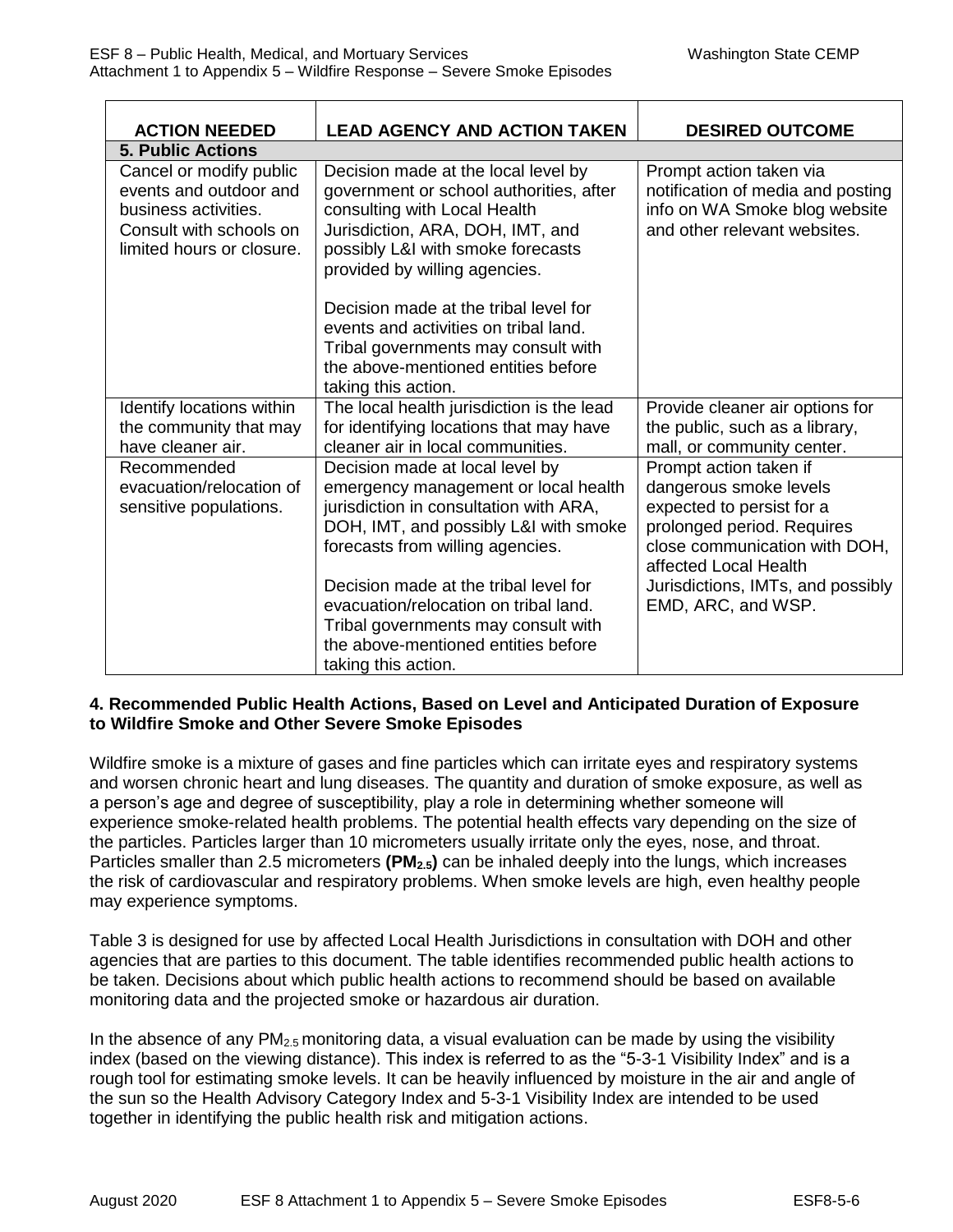Whether or not the listed actions in Table 3 should actually be taken at various  $PM<sub>2.5</sub>$  levels depends on additional factors in the bulleted list below the table. As air quality worsens, recommended public health actions for better air quality categories should also be implemented. For example, if the air quality is considered "unhealthy," then actions should be followed for "unhealthy for sensitive groups," "moderate" and "good" air quality days.

#### **Washington Air Quality Advisory (WAQA) Guidance for Public Health Actions**



| <b>Health Advisory Category</b><br>Forecasted 24-Hour Average<br>or NowCast PM2.5<br>Concentration (µg/m <sup>3</sup> ) | <b>Recommended Public Health Actions</b><br>For use with Washington Air Quality Advisory PM <sub>2.5</sub> NowCast values<br>and forecasted 24 hour PM <sub>25</sub> concentrations.                                                                                                                                                                                                                                                                                                                                                                  |
|-------------------------------------------------------------------------------------------------------------------------|-------------------------------------------------------------------------------------------------------------------------------------------------------------------------------------------------------------------------------------------------------------------------------------------------------------------------------------------------------------------------------------------------------------------------------------------------------------------------------------------------------------------------------------------------------|
| Good<br>$PM_{2.5}$ 0 - 12.0                                                                                             | If smoke incident is forecasted in your area, review the Washington<br>Wildfire Response document for Severe Smoke Episodes and the Wildfire Smoke<br>Guide for Public Health Officials. More health tips on the Department of Health<br>Smoke From Fires website. More nformation about wildfire and air quality at WA<br>Smoke.                                                                                                                                                                                                                     |
| <b>Moderate</b><br>$PM_{2.5}$ 12.1 – 20.4                                                                               | Distribute information to public health partners and the public.<br>٠<br>Focus on identifying and getting information to vulnerable populations.<br>٠<br>Refer people to the WA Smoke Blog for more information about status of wildfires.<br>٠<br>Provide information about steps to take with health advisory categories: DOH<br>Washington Air Quality Advisory Graphic (English).                                                                                                                                                                 |
| <b>Unhealthy for</b><br><b>Sensitive Groups</b><br>$PM_{2.5}$ 20.5 - 35.4                                               | Above recommendations, plus:<br>Issue press release, identify sensitive groups and encourage them to reduce<br>٠<br>exposure.<br>For extended duration of smoke recommend spending time in a cleaner air setting<br>٠<br>in the community (air-conditioned library) or leaving the area until air quality<br>improves.<br>For extended duration of smoke, open a cleaner air shelter for sensitive groups. If<br>school is in session, refer to the DOH Air Pollution and School Activities Guide.                                                    |
| <b>Unhealthy</b><br>$PM_{2.5}$ 35.5 - 80.4                                                                              | Above recommendations, plus:<br>Recommend cancelling children's outdoor athletic events and practices, or moving<br>٠<br>them indoors or to an outdoor space with good air quality.<br>Recommend the public limit strenuous outdoor activities.<br>٠<br>Recommend that sensitive groups shelter-in-place, spend time in a cleaner air<br>setting in the community (air-conditioned library) or leave the area until air quality<br>improves.<br>٠<br>For extended duration of smoke, open and publicize cleaner air shelters for<br>sensitive groups. |
| <b>Very Unhealthy</b><br>$PM_{2.5}$ 80.5 - 150.4                                                                        | Above recommendations, plus:<br>٠<br>Consider cancelling outdoor public events and activities.<br>Recommend shelter-in-place for the general population.<br>٠<br>Share information about periods of improved air quality to guide essential outdoor<br>٠<br>activity and ventilation of dwellings.                                                                                                                                                                                                                                                    |
| <b>Hazardous</b><br>$PM2.5$ :<br>>150.4                                                                                 | Above recommendations, plus:<br>Cancel outdoor public events and activities.<br>If school is in session, discuss school closure with administrators if indoor air cannot<br>٠<br>be kept cleaner.<br>Recommend voluntary evacuation for sensitive groups.<br>٠                                                                                                                                                                                                                                                                                        |

For people with disabilities, this document is available in other formats.<br>Please call 1-800-525-0127 (TTY 711) or email civil.rights@doh.wa.gov.

-Full WA DOH and ECY guidance on cancelling events or activities, and closing schools: [https://www.doh.wa.gov/Portals/1/Documents/4300/334-428-](https://www.doh.wa.gov/Portals/1/Documents/4300/334-428-WildfireSmokeClosureGuidance_final3.pdf) [WildfireSmokeClosureGuidance\\_final3.pdf](https://www.doh.wa.gov/Portals/1/Documents/4300/334-428-WildfireSmokeClosureGuidance_final3.pdf) -Summary Guidance: Cancelling Outdoor Public Events and Activities: <https://www.doh.wa.gov/Portals/1/Documents/4300/334-430-WIldfireSmokeOUTDOORSummary.pdf> -Summary Guidance: School Closure, Children's Outdoor Activities Cancellation: <https://www.doh.wa.gov/Portals/1/Documents/4300/334-431-WIldfireSmokeSCHOOLSummary.pdf>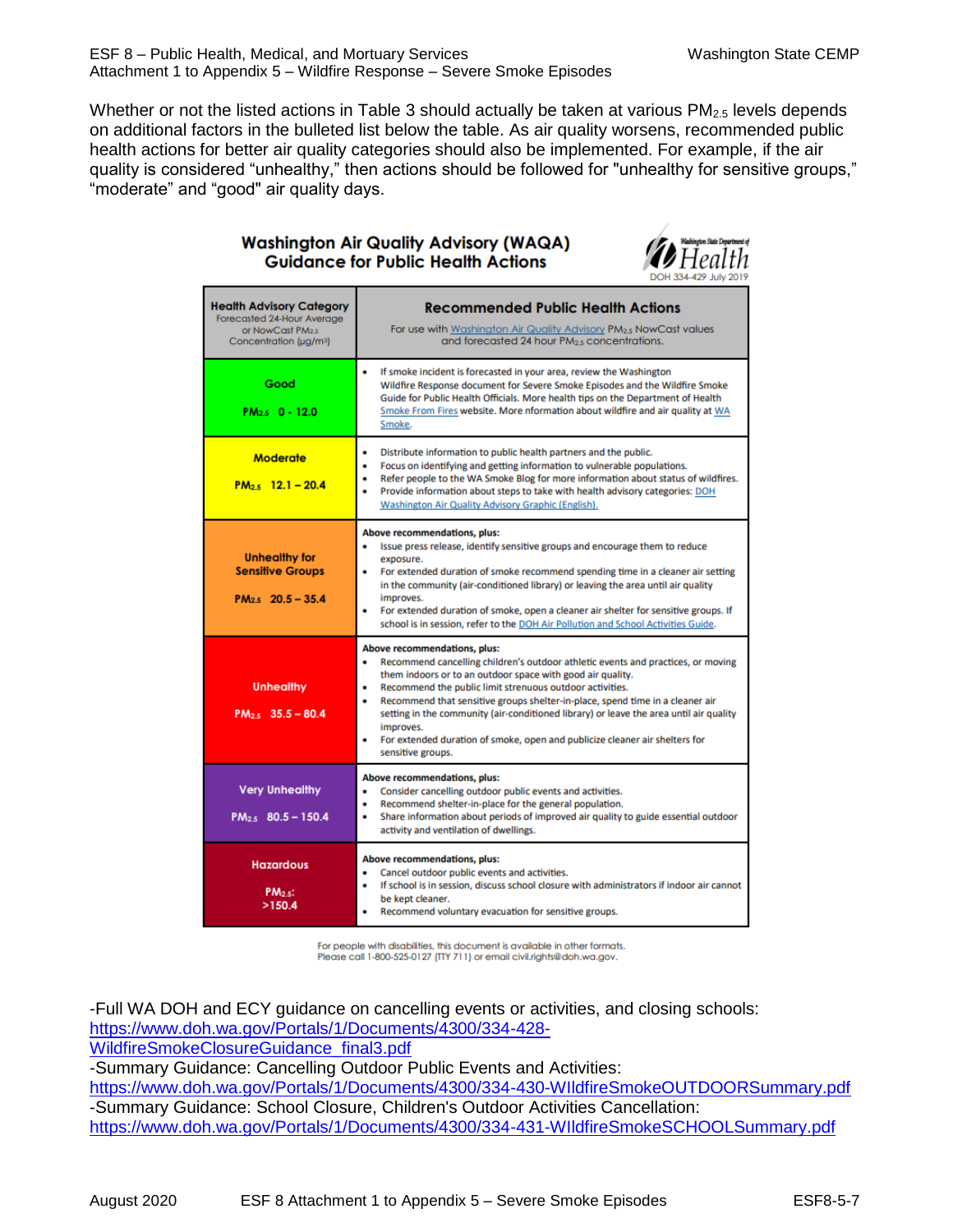ESF 8 – Public Health, Medical, and Mortuary Services Washington State CEMP Attachment 1 to Appendix 5 – Wildfire Response – Severe Smoke Episodes

Considerations that may influence implementation of the above mitigation strategies:

- Predictable fluctuations in air quality throughout the day can allow for modifications in the recommendations from the above table. For example, schools could delay recess instead of canceling it if there is a pattern of clearing in the afternoon.
- If smoke is predicted to be heavy for short durations (i.e., a few hours) the public health messaging should be to encourage people to avoid spending time outdoors.
- Indoor air quality may be poor in older dwellings. These may include schools, community centers with care centers, nursing homes, or group homes. When air quality is "Unhealthy" for an extended smoke duration, it may be worthwhile to assess indoor air quality for these and other types of facilities where people who are sensitive to smoke live or stay.

#### **Additional Air Quality Resources-**

- For more information about the air quality categories and recommended precautions, see Washington Air Quality Advisory for Smoke and Other Fine Particle Air Pollution table at [https://fortress.wa.gov/ecy/enviwa/App\\_AQI/AQI.en-US.pdf.](https://fortress.wa.gov/ecy/enviwa/App_AQI/AQI.en-US.pdf)
- For air quality index numerical values and their health implications, see EPA's AirNow website at<https://www.airnow.gov/aqi/aqi-basics/>
- For information about the "Smoke Sense" study, see EPA's Smoke Sense website at <https://www.epa.gov/air-research/smoke-sense-study-citizen-science-project-using-mobile-app>
- For information on Washington clean air agencies and their contacts, see Washington Department of Ecology's website at [https://ecology.wa.gov/About-us/Our-role-in-the](https://ecology.wa.gov/About-us/Our-role-in-the-community/Partnerships-committees/Clean-air-agencies)[community/Partnerships-committees/Clean-air-agencies](https://ecology.wa.gov/About-us/Our-role-in-the-community/Partnerships-committees/Clean-air-agencies)
- Washington State Department of Health Smoke From Wildfires webpage (FAQs translated into 8 languages): [www.doh.wa.gov/smokefromfires](http://www.doh.wa.gov/smokefromfires)
- For information about how to prepare your home and family before a wildfire, see the Washington State Department of Health Wildfire fact sheet (translated into 7 languages): [https://www.doh.wa.gov/Emergencies/BePreparedBeSafe/SevereWeatherandNaturalDisasters](https://www.doh.wa.gov/Emergencies/BePreparedBeSafe/SevereWeatherandNaturalDisasters/Wildfires) [/Wildfires](https://www.doh.wa.gov/Emergencies/BePreparedBeSafe/SevereWeatherandNaturalDisasters/Wildfires)
- Air Pollution and School Activities: Public Health Recommendations for Schools on Fine Particle Air Pollution:<http://www.doh.wa.gov/Portals/1/Documents/Pubs/334-332.pdf>
- Recommendations for Schools and Buildings with Mechanical Ventilation: [Improving](http://www.doh.wa.gov/Portals/1/Documents/Pubs/333-208.pdf)  [Ventilation and Indoor Air Quality during Wildfire Smoke Events \(PDF\)](http://www.doh.wa.gov/Portals/1/Documents/Pubs/333-208.pdf)
- Wildfire Smoke A Guide for Public Health Officials: <https://www3.epa.gov/airnow/wildfire-smoke/wildfire-smoke-guide-revised-2019.pdf>
- Protect yourself from Wildfire Smoke CDC:<http://www.cdc.gov/features/wildfires/>
- California Air Resource Board FAQs for air cleaning devices at home: <https://www.arb.ca.gov/research/indoor/acdsumm.pdf>
- California Certified Air Cleaning Devices: <https://www.arb.ca.gov/research/indoor/aircleaners/certified.htm>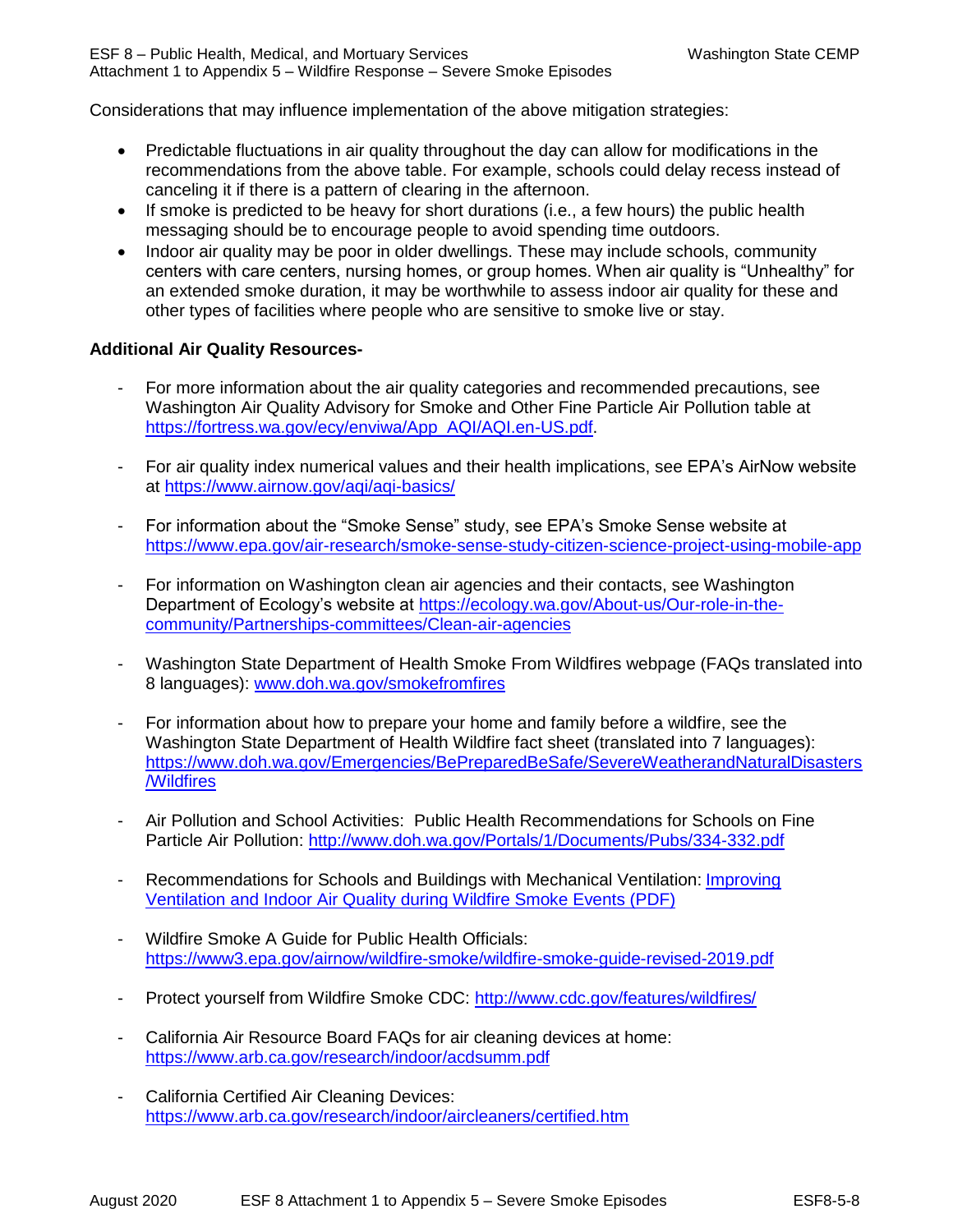ESF 8 – Public Health, Medical, and Mortuary Services Washington State CEMP Attachment 1 to Appendix 5 – Wildfire Response – Severe Smoke Episodes

- EPA Guide to Air Cleaners in the Home, 2nd edition, August 2018: [https://www.epa.gov/sites/production/files/2018-](https://www.epa.gov/sites/production/files/2018-07/documents/guide_to_air_cleaners_in_the_home_2nd_edition.pdf) 07/documents/quide\_to\_air\_cleaners\_in\_the\_home\_2nd\_edition.pdf
- EPA Residential Air Cleaners: A Technical Summary, 3rd edition, August 2018: [https://www.epa.gov/sites/production/files/2018-07/documents/residential\\_air\\_cleaners\\_](https://www.epa.gov/sites/production/files/2018-07/documents/residential_air_cleaners_-_a_technical_summary_3rd_edition.pdf) a technical summary 3rd edition.pdf
- L & I flyer about voluntary use of face masks while working: <https://lni.wa.gov/dA/ae2fa7aaea/WildfireSmokeAndDustMasksAtWork.pdf>
- WA DOH flyer about mask recommendations[:https://www.doh.wa.gov/Portals/1/Documents/Pubs/334-353.pdf](https://www.doh.wa.gov/Portals/1/Documents/Pubs/334-353.pdf)

#### **Information on low-cost IAQ monitors**

- EPA: <https://www.epa.gov/air-sensor-toolbox>
- South Coast AQMD:<http://www.aqmd.gov/aq-spec>

#### **5. Air Resource Advisors (ARA)**

Air Resource Advisors are trained personnel who are assigned by the USFS Air Resource Division. Air Resource Advisors are ordered by the Incident Management Teams in direct control of firefighting operations. Their primary duties include smoke forecasting, smoke monitoring, and direct communications with the IMTs regarding local air quality. ARAs also focus on monitoring smoke for firefighter exposure and working directly with emergency management personnel on visibility issues associated with public roadways. ARAs work directly with IMTs and partner agencies to facilitate public information dissemination. Agencies and local jurisdictions making requests for ARA mobilization should make the request directly to the USFS contacts listed in Tab 1-WA Contact List.

#### **6. Washington "Smoke Blog" Website**

As noted in Table 2 under Website Management, a major tool for providing the public with current air quality and health information on wildfires is the Washington Smoke Blog. This blog site can provide timely "one-stop" information by including links to the various agency websites and providing critical information on wildfire status, air quality conditions and forecasts, school and activity closures, burn bans, location of shelters for those displaced by smoke, and travel restrictions due to visibility.

An important consideration when interpreting the air quality map is stated on the blog site, "The map on this website uses the national air quality reporting system called the Air Quality Index (AQI) for calculating air quality. However, Washington State uses the Washington Air Quality Advisory (WAQA) system of calculating air quality. Both use color-coded categories to show when air quality is good, moderate, or unhealthy. The difference is that the state's WAQA is based on lower levels of fine particle pollution than the federal AQI, thereby providing an earlier alert of potential air quality risks. If in doubt as to which better represents public health risk, use the more stringent of the two (i.e. the map showing worse air quality)."

This blog is managed by the USFS, and the contents are contributed and updated by a team of willing state, federal, tribal, and local agencies. The link to this blog site is: [http://wasmoke.blogspot.com/.](http://wasmoke.blogspot.com/)

#### **7. Annual Pre-Wildfire Season Conference Call**

Each year prior to the summer wildfire season, in May or June, USFS holds a conference call in preparation for the upcoming season with representatives from the agencies, organizations, or offices listed in this document. The purpose of this call is to review the information in this document, discuss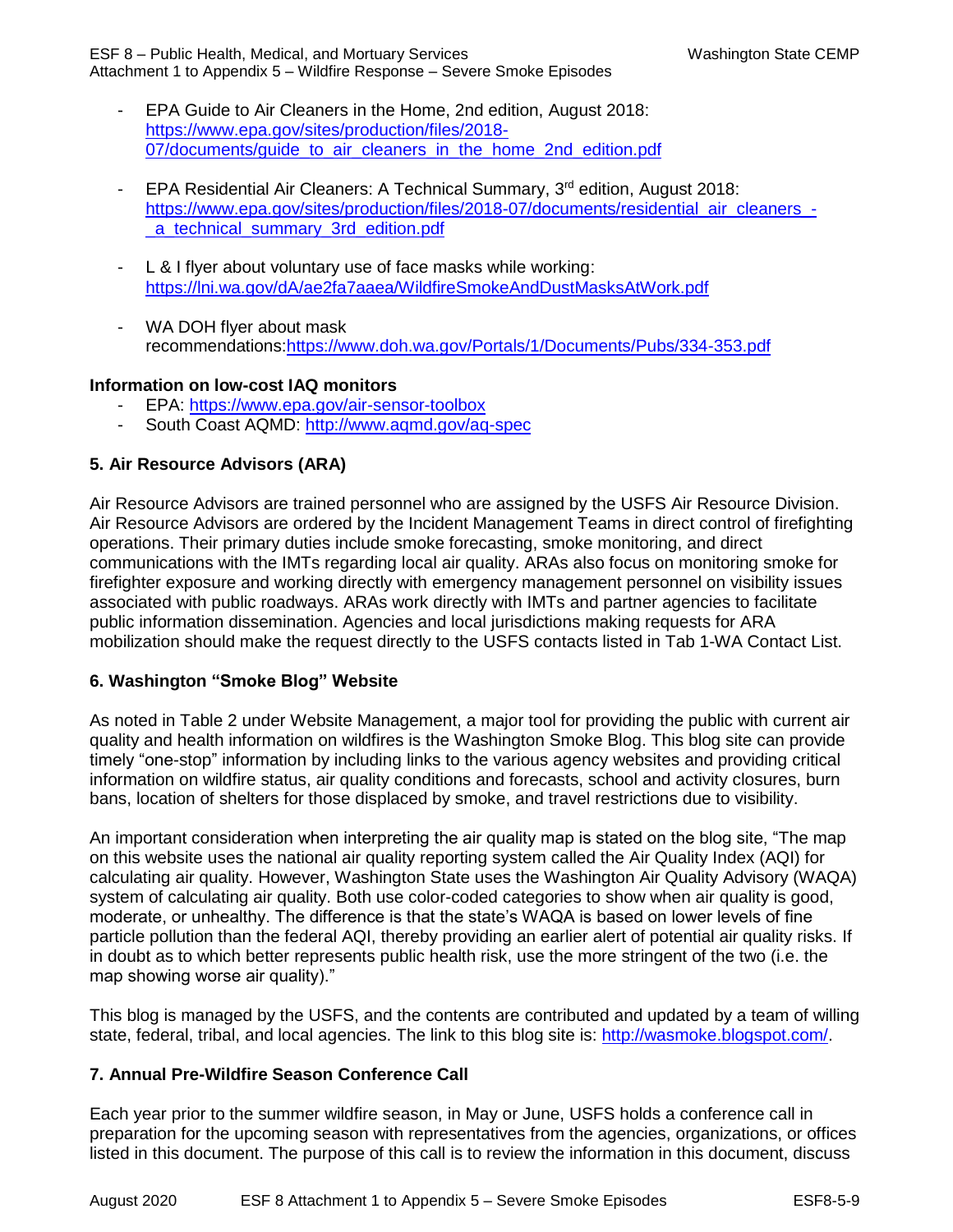any specific preparation needs for the wildfire season, and update the contact list of staff expected to be using this document if major wildfires occur. This contact list is provided in Tab 1.

## **8. As-Needed Wildfire Conference Calls and Briefings**

Similar to the above pre-season conference call, routine conference calls will be held during periods of major wildfire incidents for the purpose of briefing the parties identified in this document. These conference calls and briefings can be requested by any party. They will include updates on the status of major on-going wildfires and an opportunity to discuss current conditions related to air quality, local health impacts, smoke forecasts, recommended public actions, communications, emergency actions such as evacuation, and other issues important to the group. These briefings will include a wildfire status update from public information officers (if available) associated with Incident Command and any ARA assigned to the wildfire.

Ecology is the lead state agency for coordinating these calls, while the USFS contact listed in this document may coordinate the calls if requested. DOH may also provide assistance in coordinating these calls if needed. For major wildfires in neighboring states or provinces (Oregon, Idaho, and Canada) that are impacting Washington, the briefing will include the appropriate contacts in those states who have essential information on the smoke impact from the wildfire(s).

In situations where a smaller group conference call is needed, such as between state and local health officials to discuss specific local public health issues, or with Ecology to discuss air quality levels in areas impacted by wildfire smoke, such calls will be convened as needed. Requests for such calls should be made to either Ecology or DOH, depending on the primary topic of concern.

## **9. Indoor Air Monitoring Equipment**

Wildfire smoke can also affect indoor air quality in private businesses and public buildings such as schools, hospitals, clinics, long-term care facilities, and offices. Research has shown that when there are heavy outdoor smoke levels, a significant amount of smoke can still infiltrate indoors, even with all of the windows and doors closed. Many commercial buildings and schools mechanically draw in the outdoor air through air filtration systems. However, standard HVAC air filters will not remove most of the ultra-fine smoke particles. More information on use of air filters, cleaners, and other ways to reduce indoor smoke levels can be found in the following documents *Wildfire Smoke: A Guide for Public Officials* <https://www3.epa.gov/airnow/wildfire-smoke/wildfire-smoke-guide-revised-2019.pdf> and *Recommendations for Schools and Buildings with Mechanical Ventilation* <https://www.doh.wa.gov/Portals/1/Documents/Pubs/333-208.pdf>*.*

There are different types of indoor air monitors that can be used to indicate the potential health risk when indoors. Of particular concern indoors are levels of  $PM<sub>2.5</sub>$  and carbon monoxide. Indoor monitoring equipment is typically less expensive than outdoor equipment, and can provide measurements in real-time data in micrograms per cubic meter (μg/m<sup>3</sup>), via handheld or portable monitors. Accuracy varies based on temperature, humidity, and type.

For more information on lower cost air monitors, EPA and California's South Coast Air Quality Management District provide information and evaluations:

- EPA: [https://www.epa.gov/air-sensor-toolbox-](https://www.epa.gov/air-sensor-toolbox) This website provides information for citizen scientists and others on how to select and use low-cost, portable air sensor technology and understand results from monitoring activities.
- South Coast AQMD: [http://www.aqmd.gov/aq-spec-](http://www.aqmd.gov/aq-spec) In an effort to inform the general public about the actual performance of commercially available "low-cost" air quality sensors, the SCAQMD has established the Air Quality Sensor Performance Evaluation Center (AQ-SPEC)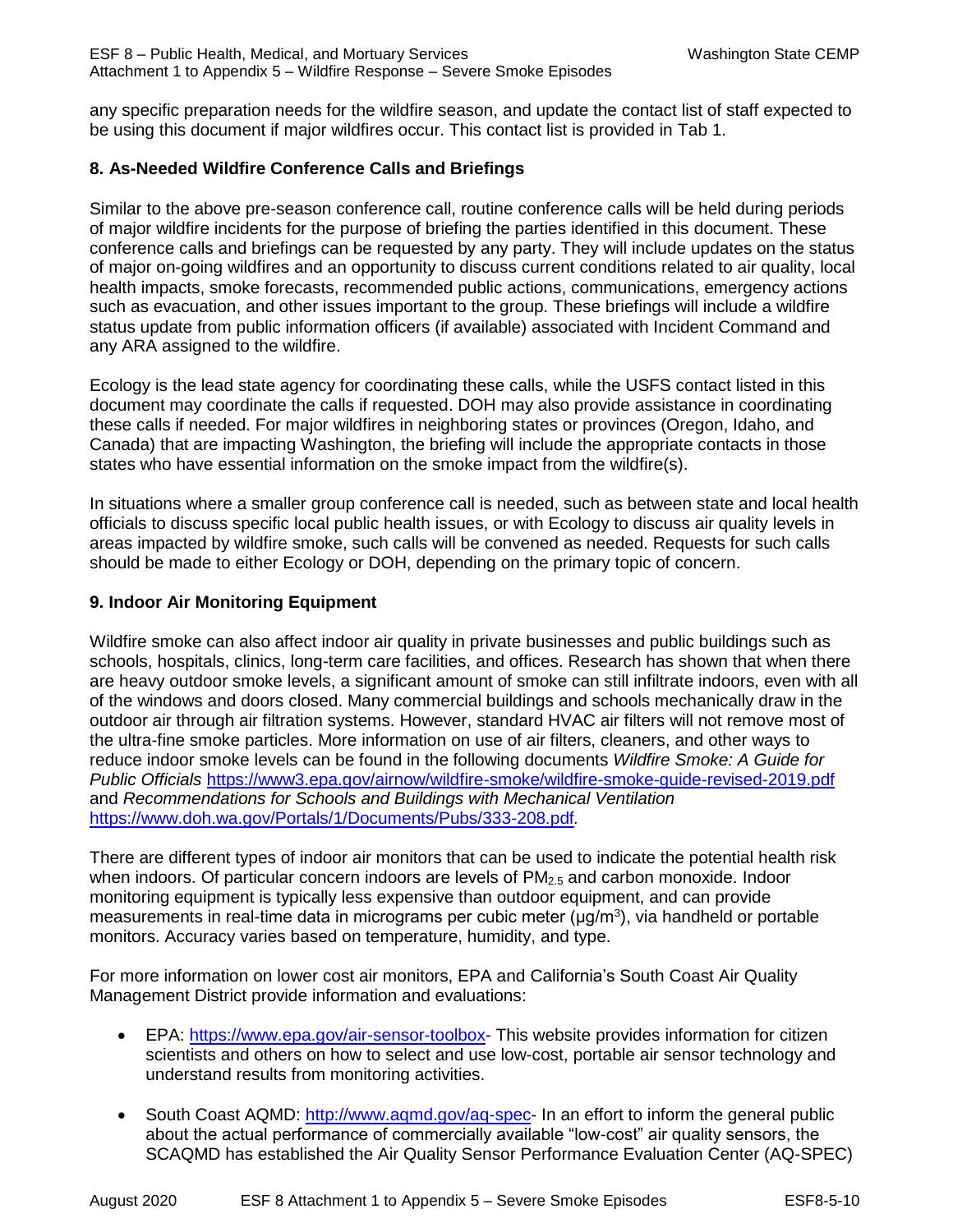program. The AQ-SPEC program aims at performing a thorough characterization of currently available "low-cost" sensors under ambient (field) and controlled (laboratory) conditions.

#### **10. Other references, resources, and links**

**Wildfire Smoke: A Guide for Public Officials (**[https://www3.epa.gov/airnow/wildfire-smoke/wildfire](https://www3.epa.gov/airnow/wildfire-smoke/wildfire-smoke-guide-revised-2019.pdf)[smoke-guide-revised-2019.pdf](https://www3.epa.gov/airnow/wildfire-smoke/wildfire-smoke-guide-revised-2019.pdf)**).** The smoke exposure levels listed above in Table 4 are adapted from the guidance document, *Wildfire Smoke: A Guide for Public Health Officials.* This document is currently used in many states as a reference guide for how public agencies can best protect public health during wildfire incidents. In addition to providing background information on the composition of smoke, potential health effects, and recommended actions, it contains specific strategies on how to reduce smoke exposure, such as indoor air filters and cleaners, use of masks and respirators, and examples of public service announcements for wildfire. This document is referenced here as general guidance to provide additional information, and like this document, is not intended to replace, interfere with, or limit any action taken by a public agency in the course of performing its official duties, nor does it represent a legally binding document.

**Wildfire-related websites.** In addition to the Washington Smoke Blog described above, these web links can provide current information on wildfire activity:

- InciWeb (Incident Information System):<https://inciweb.nwcg.gov/>
- > Northwest Coordination Center (NWCC): <https://gacc.nifc.gov/nwcc/>
- DNR: <https://www.dnr.wa.gov/programs-and-services/wildfire-resources>
- USFS fire map:<https://fsapps.nwcg.gov/afm/>
- $\triangleright$  National Weather Service smoke/air quality maps: <https://airquality.weather.gov/sectors/pacnorthwest.php#tabs>
- Ecology:<https://fortress.wa.gov/ecy/enviwa/Default.ltr.aspx>
- EPA AirNow Fire and Smoke Map: https://fire.airnow.gov/National Fire Situational Awareness: <https://maps.nwcg.gov/sa/#/%3F/39.8212/-95.4967/5>

**Washington Webcams** The following are links to live webcams, which can be used to view wildfire smoke conditions around the state. However, many are designed to show only traffic and road conditions, and do not provide very good image resolution for viewing smoke. Some are much better than others.

- **Washington Department of Transportation**
	- o **Traffic Cams** <http://www.wsdot.wa.gov/traffic/Cameras/default.aspx>
	- o **Airport Cams** <http://www.wsdot.wa.gov/aviation/WebCam/default.htm>
- **Washington State Webcams.** The state of Washington has an extensive webcam network. Washington webcams provide views of local ski areas, Seattle, Spokane, Puget Sound, the San Juan Islands, and many other places in the state. <http://www.northwestwebcams.com/washington-web-cams.shtm>

**Map of High Wildfire Risk Areas in Washington.** A map of the areas in Washington that have a greater potential for major wildfire, prepared by DNR, and can be found at this link [http://www.dnr.wa.gov/Publications/rp\\_burn\\_communitiesatrisk.pdf](http://www.dnr.wa.gov/Publications/rp_burn_communitiesatrisk.pdf)

**Materials on Health Effects of Wildfire Smoke.** DOH maintains comprehensive webpages about the health effects of wildfire smoke and strategies to minimize these effects: <http://www.doh.wa.gov/smokefromfires>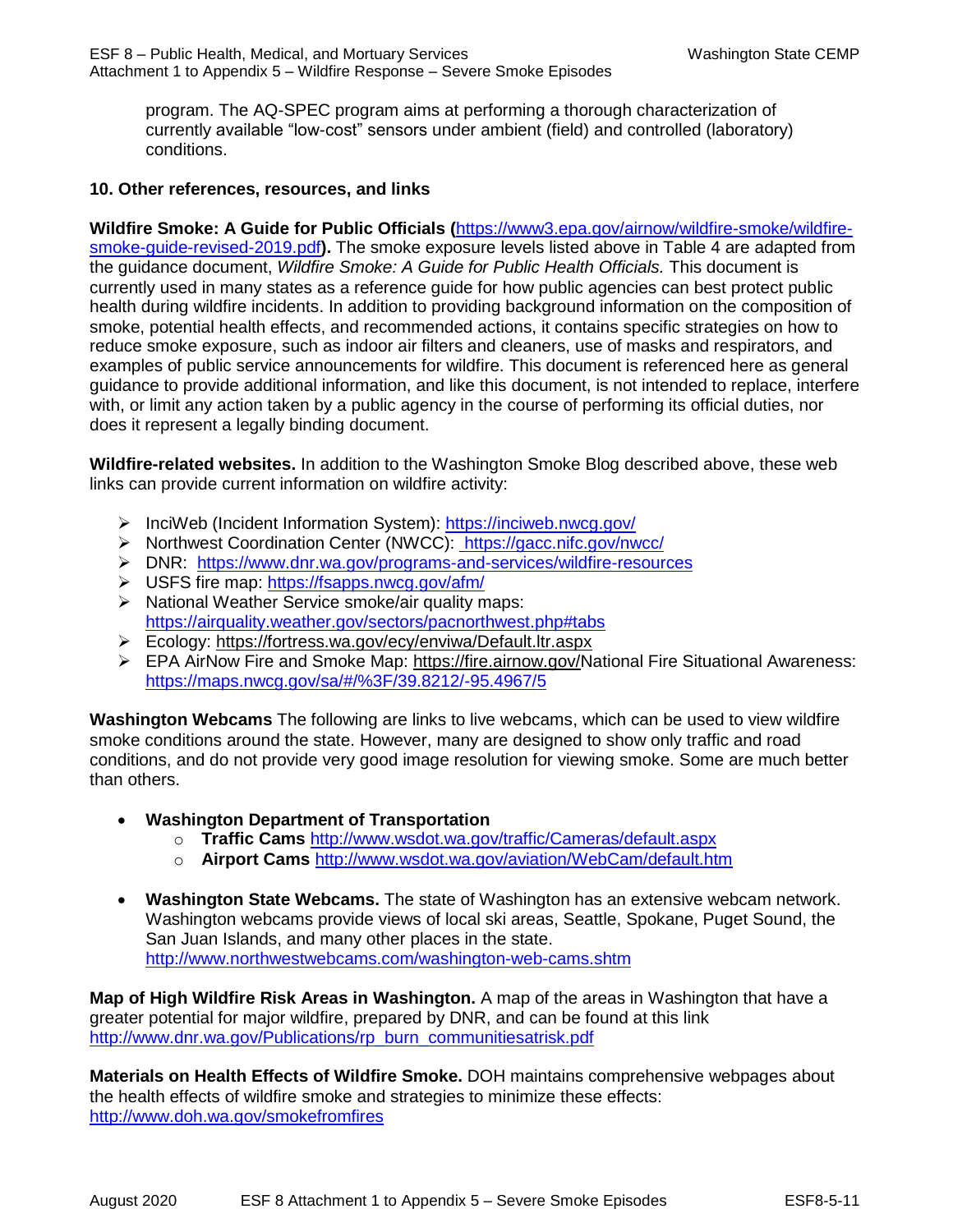[https://www.doh.wa.gov/CommunityandEnvironment/AirQuality/SmokeFromFires/SmokefromFiresToo](https://www.doh.wa.gov/CommunityandEnvironment/AirQuality/SmokeFromFires/SmokefromFiresToolkits) **Ikits** 

"Smoke from fires can be dangerous" flyers for each of the sensitive groups and for the general public:

[For everyone](https://www.doh.wa.gov/Portals/1/Documents/4300/Smoke_sensitive%20populations%20Everyone_English.pdf) [For babies and children](https://www.doh.wa.gov/Portals/1/Documents/4300/Smoke_sensitive%20populations%20Babies%20and%20Children_English.pdf) [For pregnant people](https://www.doh.wa.gov/Portals/1/Documents/4300/Smoke_sensitive%20populations%20Pregnant_English.pdf) [For people over 65](https://www.doh.wa.gov/Portals/1/Documents/4300/Smoke_sensitive%20populations%20Over%2065_English.pdf) [For people with lung and heart diseases](https://www.doh.wa.gov/Portals/1/Documents/4300/Smoke_sensitive%20populations%20Heart%20and%20Lung_English.pdf)

"Know your symptoms" flyer to help the public identify the symptoms of wildfire smoke [Symptoms of wildfire smoke](https://www.doh.wa.gov/Portals/1/Documents/Smoke_Know%20the%20symptoms_English.pdf)

**Air Pollution and School Activities:** <http://www.doh.wa.gov/Portals/1/Documents/Pubs/334-332.pdf>

#### **11. Tabs**

**Current Agency Contact List.** Tab 1 is a contact list of representatives from the agencies and organizations identified in this document. Annual updating of this contact list will be necessary, and should be conducted at the annual pre-wildfire season conference call, as noted in section 7.

**Examples of Wildfire Smoke Public Announcements.** Tab 2 provides examples of two public announcement/press releases, which can be used as a guide for future announcements.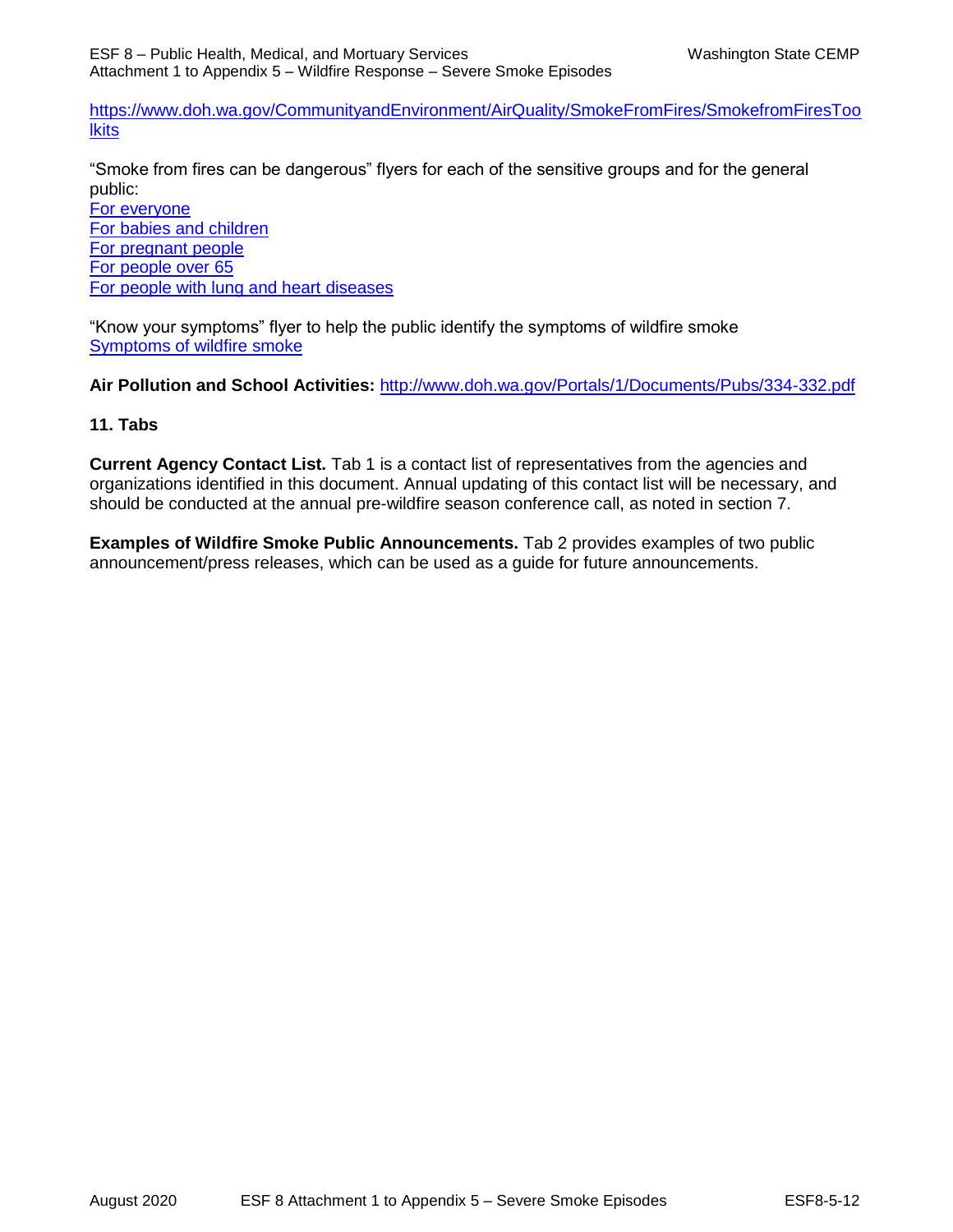**Tab 1 Washington Wildfire Smoke and Health Contact List**

| <b>CONTACT AGENCY</b><br>OR ORGANIZATION                              | <b>STAFF NAME</b><br>and POSITION                                                                                     | <b>CONTACT</b><br><b>PHONE/EMAIL</b>                           |
|-----------------------------------------------------------------------|-----------------------------------------------------------------------------------------------------------------------|----------------------------------------------------------------|
| 1. US Forest Service                                                  | Janice Peterson, Pacific Northwest<br>Region, Forestry Sciences Lab,<br><b>Washington Zone Coordinator</b>            | jlpeterson@fs.fed.us<br>206-732-7845-desk<br>206-484-4353-cell |
|                                                                       | Rick Graw, Pacific Northwest Region,<br>Regional Air Resource Specialist                                              | rgraw@fs.fed.us<br>503-808-2918-desk<br>503-347-5688-cell      |
| 2. FEMA                                                               | <b>FEMA Region 10</b>                                                                                                 | 425-487-4600                                                   |
| 3. EPA                                                                | Mike McGown, Region 10, Smoke<br>Management                                                                           | Mcgown.michael@epa.gov<br>208-378-5764                         |
| 4. Air Resource Advisor -<br><b>National Coordinator</b>              | Pete Lahm- USFS Smoke Program<br>Management in WA DC (ARAs can be<br>requested when a major smoke<br>incident occurs) | pete.lahm@gmail.com<br>602-432-2614                            |
| 5. American Red Cross                                                 | n/a (depends on chapter and<br><b>WILDFIRE location)</b>                                                              | n/a                                                            |
| 6. Washington State<br>Department of Health<br>(DOH)                  | DOH 24/7 Duty Officer - Tumwater                                                                                      | hanalert@doh.wa.gov<br>360-888-0838                            |
| 7. Washington State<br>Dept. of Ecology Air<br><b>Quality Program</b> | <b>Andrew Wineke - Program</b><br>Communications Manager, Olympia                                                     | anwi461@ecy.wa.gov<br>360-407-6932, 360-791-1939               |
|                                                                       | Sean Lundblad- Technical Services<br>Manager, Olympia                                                                 | slun461@ecy.wa.gov<br>360-407-6843                             |
|                                                                       | Ranil Dhammapala-Forecaster,<br>Olympia                                                                               | rdha461@ecy.wa.gov<br>360-407-6807                             |
|                                                                       | Ferren Herron-Thorpe-Forecaster,<br>Olympia                                                                           | fher461@ecy.wa.gov<br>360-407-7658                             |
|                                                                       | Sean M Hopkins- Smoke Team,<br>Yakima                                                                                 | seho461@ecy.wa.gov<br>509-575-2804                             |
|                                                                       | <b>Joye Redfield Wilder-</b><br>Communication Manager, Yakima                                                         | jred461@ecy.wa.gov<br>509-575-2610                             |
|                                                                       | Daniel Matsche- Smoke Team,<br>Spokane                                                                                | dmat461@ecy.wa.gov<br>509-329-3523                             |
|                                                                       | Ryan Lancaster- Communication<br>Manager, Spokane                                                                     | Ryla461@ecy.wa.gov<br>360-584-3271                             |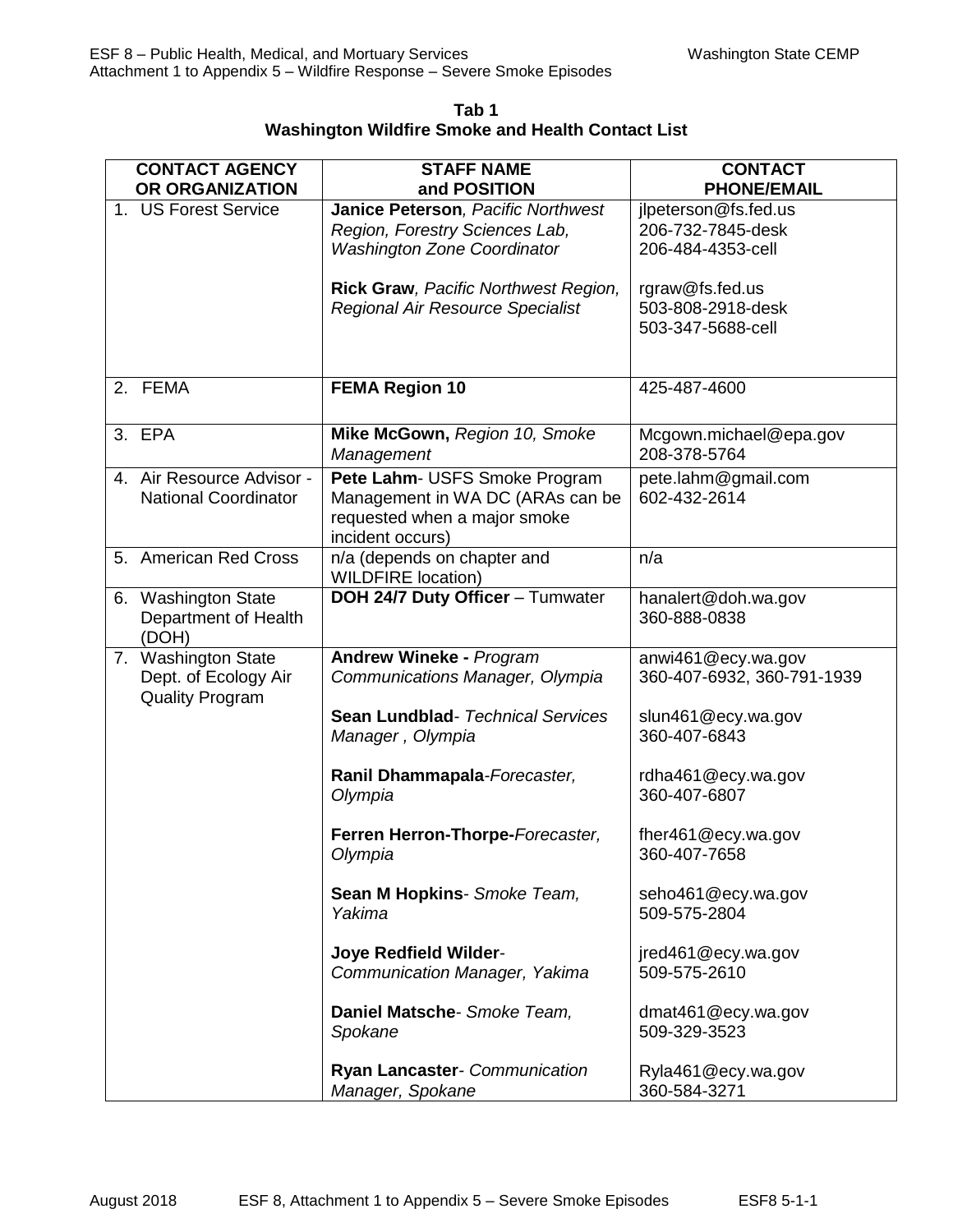| <b>CONTACT AGENCY</b><br>OR ORGANIZATION                                         | <b>STAFF NAME</b><br>and POSITION                                                                                                                                                | <b>CONTACT</b><br><b>PHONE/EMAIL</b>                                                                                                                            |
|----------------------------------------------------------------------------------|----------------------------------------------------------------------------------------------------------------------------------------------------------------------------------|-----------------------------------------------------------------------------------------------------------------------------------------------------------------|
| 8. Washington Military<br>Department, Office of<br>Emergency<br>Management (EMD) | <b>State Emergency Operations Officers</b><br>(SEOO) on Duty EMD Duty Officer -<br>Camp Murray                                                                                   | stateemergency.operationsoffice<br>r@mil.wa.gov<br>24-hour emergency line<br>800-258-5990                                                                       |
| 9. Washington State<br>Department of Labor<br>and Industries (L&I)               | <b>Scott Loerts</b> – Risk and Safety<br>Manager, Olympia                                                                                                                        | scott.loerts@lni.wa.gov<br>360-902-5740<br>360-791-0816 cell                                                                                                    |
| 10. Washington State<br>Department of Natural<br>Resources (DNR)                 | DNR Region Office responsible for fire<br>(Northeast, Southeast, Northwest,<br>South Puget, Pacific Cascade, or<br>Olympic). See Region and Districts,<br>then Regional contact. | <b>Region and Districts:</b><br>http://www.dnr.wa.gov/about/dnr<br>-regions-and-districts<br><b>Regional Contacts:</b><br>http://www.dnr.wa.gov/contact-<br>$S$ |
| 11. Washington State Fire<br>Marshal                                             | <b>Contact State Fire Marshal Office</b>                                                                                                                                         | firemarsh@wsp.wa.gov<br>360-596-3900                                                                                                                            |
| 12. Washington State<br>Local Clean Air<br>Agencies                              | http://www.ecy.wa.gov/programs/air/lo<br>cal.html                                                                                                                                | See contacts from website links                                                                                                                                 |
| 13. Local Health<br><b>Jurisdictions</b>                                         | <b>Contact DOH Duty Officer</b>                                                                                                                                                  | hanalert@doh.wa.gov<br>360-888-0838                                                                                                                             |
| 14. Tribal Governments                                                           | <b>Contact DOH Duty Officer</b>                                                                                                                                                  | hanalert@doh.wa.gov<br>360-888-0838                                                                                                                             |

The attached links route to agency or organization web sites. They do not provide the actual contacts for wildfire smoke and air quality issues.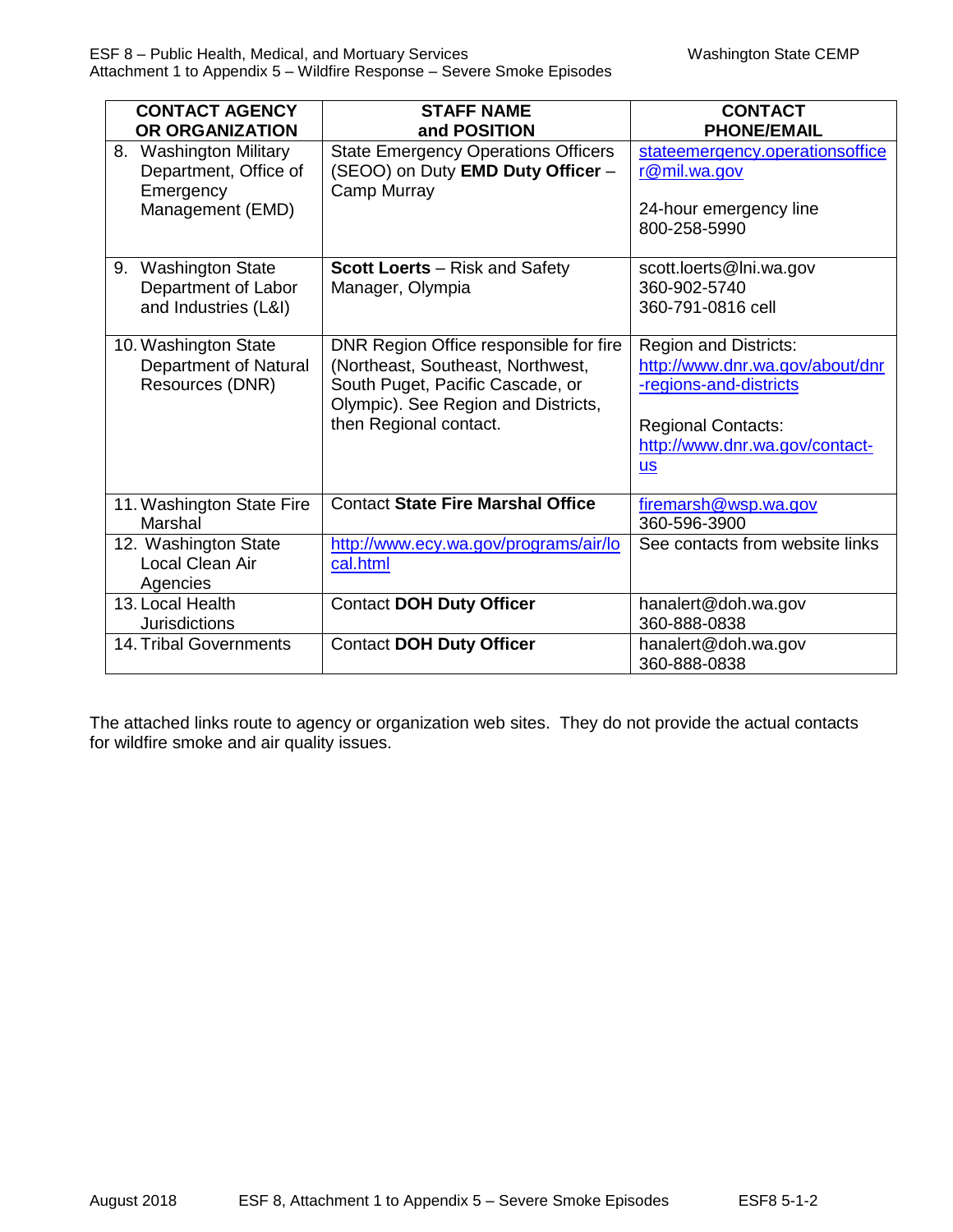#### **Tab 2 Example 1 of Wildfire Smoke Public Announcement**



News Release

Contact: Name, Entity/Office **Phone number** Phone number

# **Air quality degraded by wildfires across the state**

**OLYMPIA** — Washington State Department of Health is encouraging people in areas affected by wildfire smoke to take necessary steps to protect themselves from poor air quality.

People can take the following steps to protect themselves from smoke due to wildfires:

- Visit the [Washington Smoke Blog](http://wasmoke.blogspot.com/) or contact your <u>local regional clean air agency</u>.
- Stay indoors, avoid strenuous physical activities outside, and keep indoor air clean. Close windows and doors. Use fans or an air conditioner (AC) when it is hot, and set your AC to recirculate. If you do not have AC and it is too hot to stay home, go to a place with AC such as a mall or library. Remember to stay hydrated. Do not smoke, use candles, or vacuum. Use an [air cleaner with a HEPA filter.](https://www.epa.gov/indoor-air-quality-iaq/air-cleaners-and-air-filters-home)
- Contact your health care provider when you have specific health concerns, and dial 911 for emergency assistance if symptoms are serious.

[Smoke from wildfires](https://www.doh.wa.gov/CommunityandEnvironment/AirQuality/SmokeFromFires) especially increases health risks for babies, children, people over 65, pregnant women, and those with health conditions, such as heart and lung diseases or diabetes.

Breathing smoky air can cause a [wide range of symptoms](https://www.doh.wa.gov/Portals/1/Documents/Smoke_Know%20the%20symptoms_English.pdf) from watery eyes and coughing to chest pain and asthma attacks. People with heart or lung diseases such as asthma are more likely to experience serious and life-threatening symptoms.

The DOH [website](https://www.doh.wa.gov/) is your source for a healthy dose of information. Find us on [Facebook](https://www.facebook.com/WADeptHealth/) and follow us on **Twitter**. Sign-up for the DOH blog, **Public Health Connection**.

###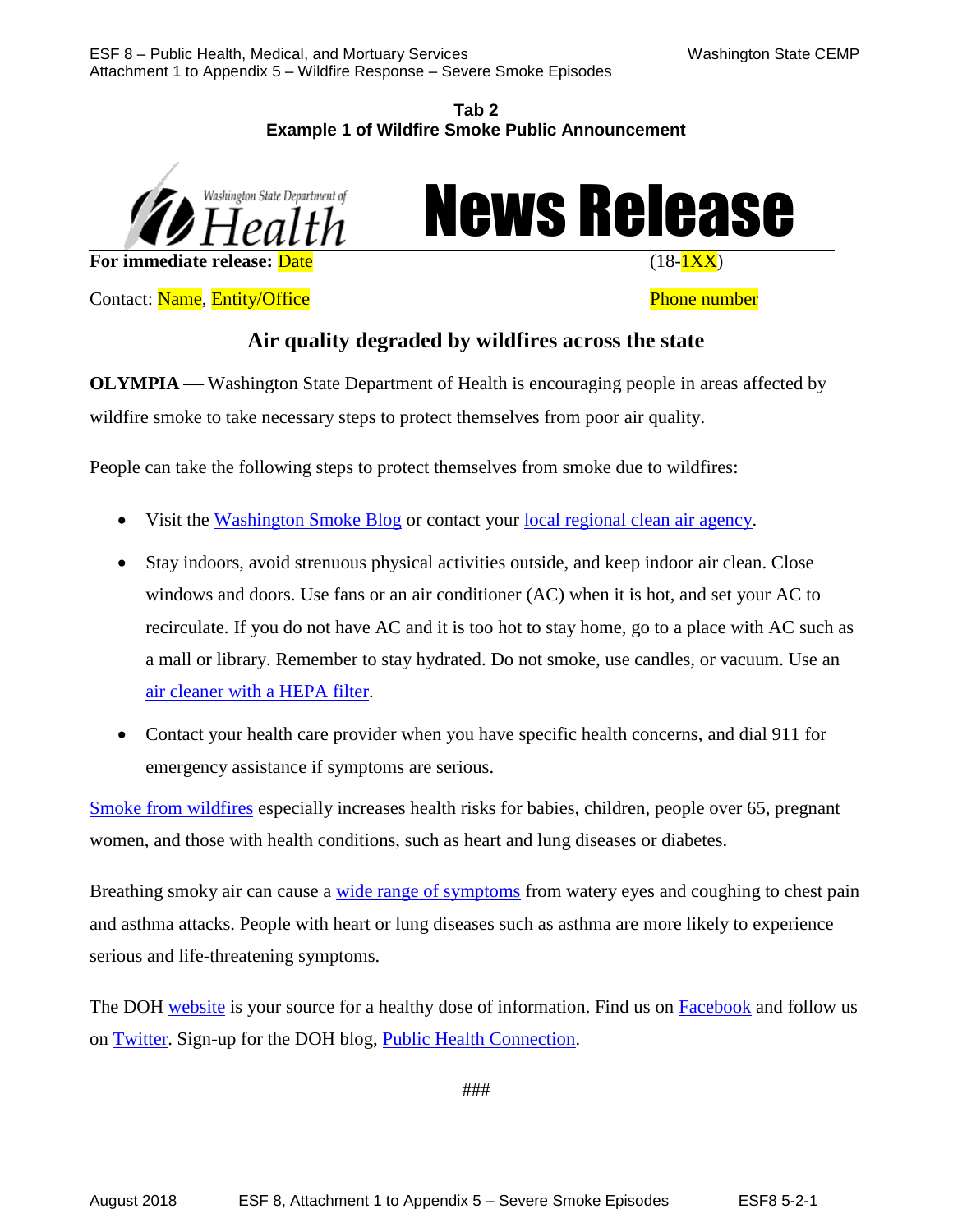## **Example 2 of Wildfire Smoke Public Announcement**





**Contact:** Name, Entity **Phone number Phone number** 

## **Prepare now for wildfire smoke, unhealthy air quality**

**OLYMPIA –** As wildfire season heats up, officials at the Washington State Department of Health are urging everyone in Washington to plan now for smoky days with poor air quality.

Simple steps to take now:

- Identify where to find air quality reports for your area. The [Washington Smoke Blog,](http://wasmoke.blogspot.com/) has a map of current fires and air quality reports statewide. [EPA's Smoke Sense](https://www.epa.gov/air-research/smoke-sense-study-citizen-science-project-using-mobile-app) mobile app has locationspecific information on smoke and health impacts.
- If you or a family member has heart or lung disease, including asthma, ask your doctor what precautions should be taken when air quality is impacted by smoke. Have necessary medication and recommended supplies stocked up.
- Buy a portable air cleaner with a high efficiency HEPA filter and create a "clean" room to spend time in when the air isn't healthy. Select a room with no fireplace, and few windows and/or doors.
- Information about the health impacts from smoke and more tips about how to stay healthy when smoke levels are high can be found on the [department's website.](https://www.doh.wa.gov/CommunityandEnvironment/AirQuality/SmokeFromFires)

Breathing smoke isn't good for anyone, but some people are more likely to have health problems when air quality isn't good. Sensitive groups include children under 18 and adults over 65, people with heart and lung diseases, people with illnesses and colds, people who have had a stroke, pregnant women and people who smoke. These people should especially take care to reduce exposures by limiting outdoor activity and staying indoors with cleaner air when it's smoky outside.